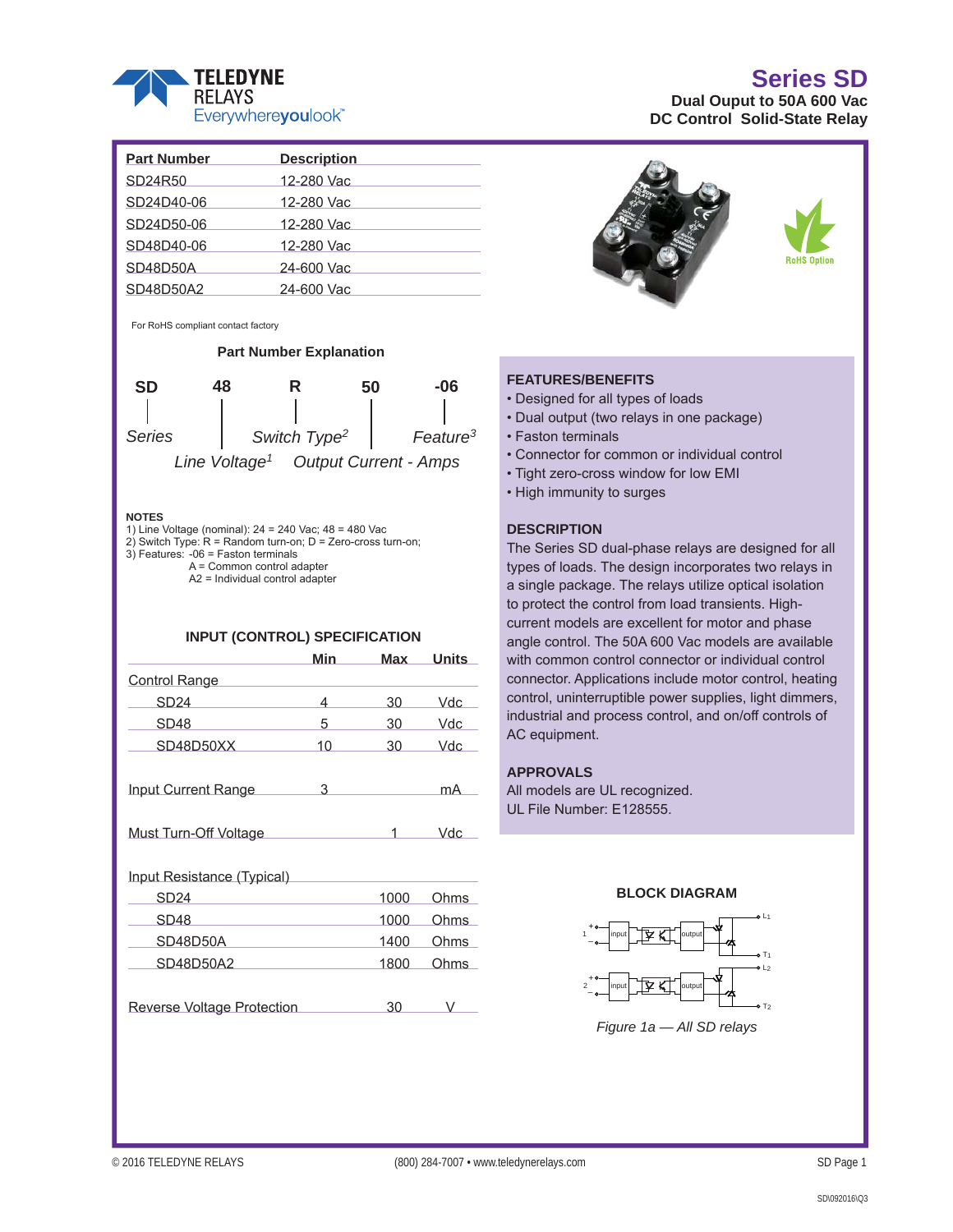# **Series SD**



### **Dual Ouput to 50A 600 Vac DC Control Solid-State Relay**



*Figure 3 — SD48D50A*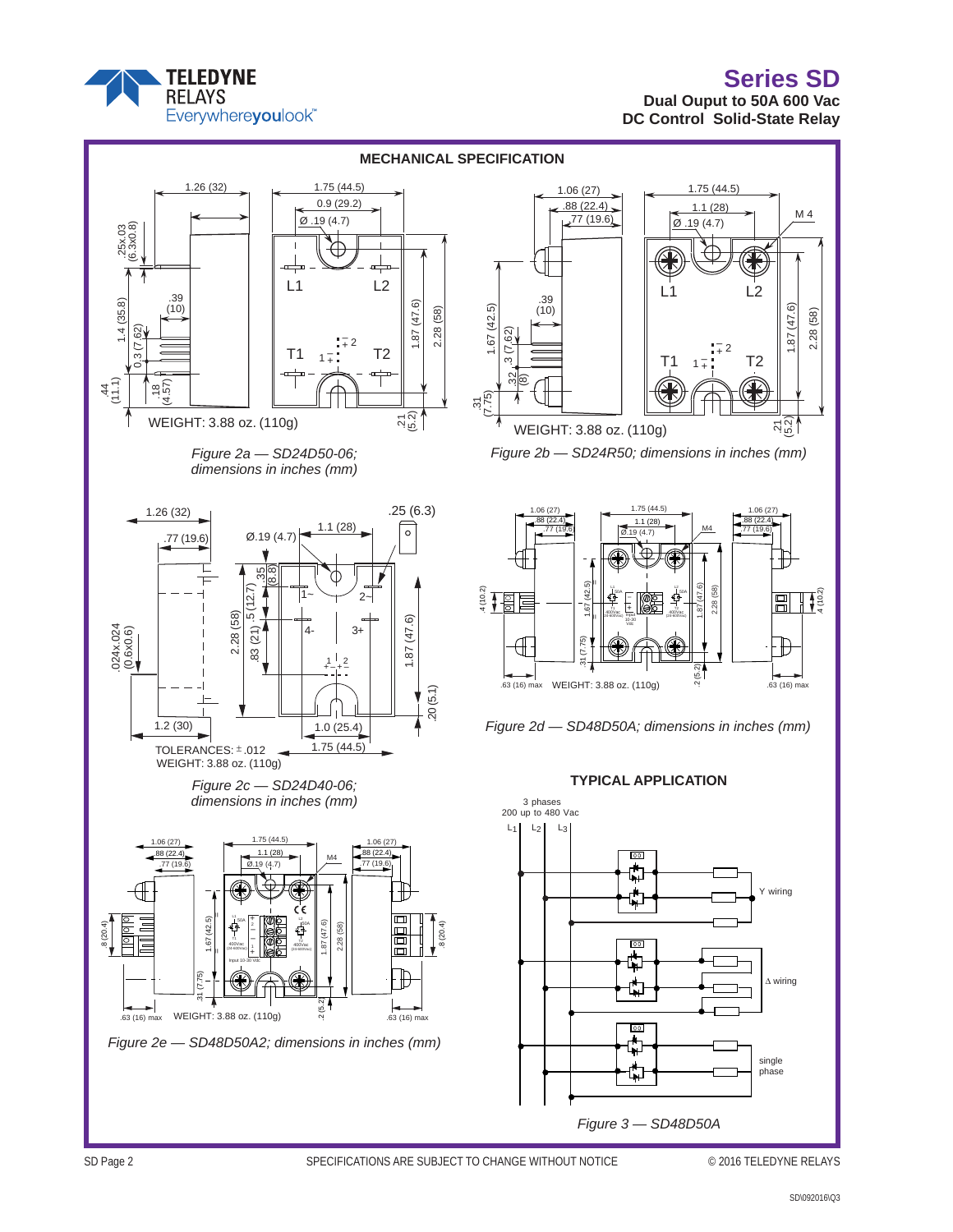

### **Series SD Dual Ouput to 50A 600 Vac DC Control Solid-State Relay**

| <b>OUTPUT (LOAD) SPECIFICATION</b>                               |                                                                                                                                           |  |              |                  |  |  |  |  |
|------------------------------------------------------------------|-------------------------------------------------------------------------------------------------------------------------------------------|--|--------------|------------------|--|--|--|--|
| Input Type Min Max Units                                         |                                                                                                                                           |  |              |                  |  |  |  |  |
| Operating Range                                                  |                                                                                                                                           |  |              |                  |  |  |  |  |
| SD24 R/D 12 280 Vrms                                             |                                                                                                                                           |  |              |                  |  |  |  |  |
| SD48 24 510 Vrms                                                 |                                                                                                                                           |  |              |                  |  |  |  |  |
| SD48D50XX 24 600 Vrms                                            |                                                                                                                                           |  |              |                  |  |  |  |  |
| Peak Voltage <b>Manual Accord Peak Voltage</b>                   |                                                                                                                                           |  |              |                  |  |  |  |  |
| SD24 600 Vpeak                                                   |                                                                                                                                           |  |              |                  |  |  |  |  |
| SD48 1200 Vpeak                                                  |                                                                                                                                           |  |              |                  |  |  |  |  |
| Load Current Range (Resistive)<br>Load Current Range (Resistive) |                                                                                                                                           |  |              |                  |  |  |  |  |
| SD24D40-06 .005 40 Arms                                          |                                                                                                                                           |  |              |                  |  |  |  |  |
| All other relays 005 50 Arms                                     |                                                                                                                                           |  |              |                  |  |  |  |  |
| Maximum Surge Current Rating (Non-Repetitive)                    |                                                                                                                                           |  |              |                  |  |  |  |  |
| SD24D40-06 350 A                                                 |                                                                                                                                           |  |              |                  |  |  |  |  |
| All other relays 550 A                                           |                                                                                                                                           |  |              |                  |  |  |  |  |
| On-State Voltage Drop 1.6 V                                      |                                                                                                                                           |  |              |                  |  |  |  |  |
| Zero-Cross Window New York 2014                                  |                                                                                                                                           |  |              |                  |  |  |  |  |
| SD R NA                                                          |                                                                                                                                           |  |              |                  |  |  |  |  |
| SD D/A $\pm 12$ Vac                                              |                                                                                                                                           |  |              |                  |  |  |  |  |
| Off-State Leakage Current (60Hz) 2.5 mA                          |                                                                                                                                           |  |              |                  |  |  |  |  |
| Turn-On Time (60 Hz)                                             |                                                                                                                                           |  |              |                  |  |  |  |  |
| SD24 R 0.1 ms                                                    |                                                                                                                                           |  |              |                  |  |  |  |  |
| All other relays <b>All other relays All other relays</b>        |                                                                                                                                           |  | 8.3 ms       |                  |  |  |  |  |
| Turn-Off Time (60 Hz) 8.3 ms                                     |                                                                                                                                           |  |              |                  |  |  |  |  |
| Off-State dv/dt<br><u>Off-State dv/dt</u>                        |                                                                                                                                           |  |              | 500 V/µs         |  |  |  |  |
| Maximum di/dt (Non-Repetitive) 50                                |                                                                                                                                           |  |              | $A/\mu s$        |  |  |  |  |
| Operating Frequency Range 10 440 Hz                              |                                                                                                                                           |  |              |                  |  |  |  |  |
| <sup>12</sup> t for Match Fusing (<8.3ms)                        |                                                                                                                                           |  |              |                  |  |  |  |  |
| SD24D40-06                                                       | $\mathcal{L}(\mathcal{L}^{\mathcal{L}})$ and $\mathcal{L}^{\mathcal{L}}$ are the set of the set of the set of $\mathcal{L}^{\mathcal{L}}$ |  | $612$ $A^2S$ |                  |  |  |  |  |
| All other relays                                                 |                                                                                                                                           |  | 1500         | A <sup>2</sup> S |  |  |  |  |